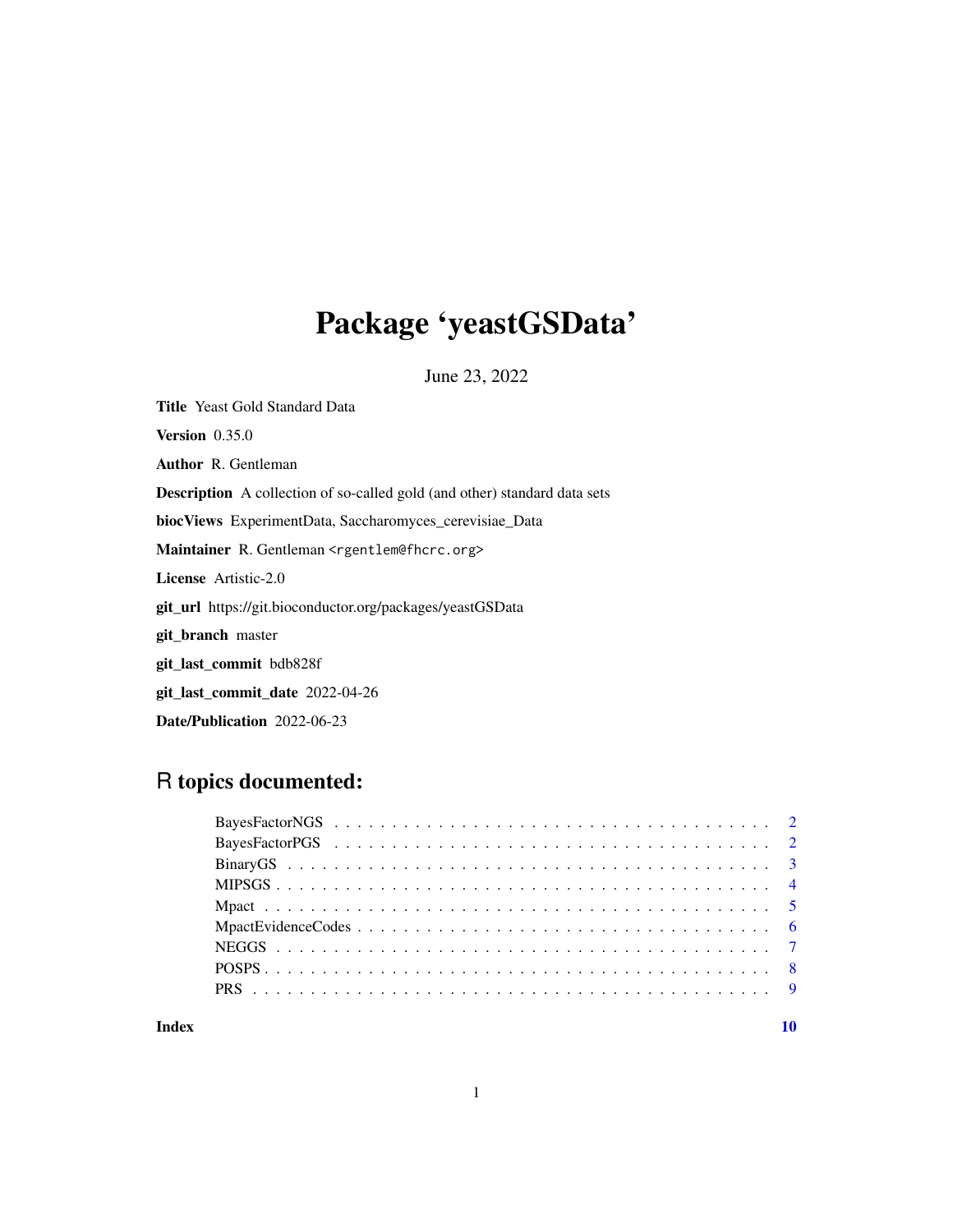<span id="page-1-0"></span>

#### Description

This data consists of the 7739 binary interactions with computed Bayes factor of less than -3. This dataset was created 16 June 2009.

#### Usage

data(BayesFactorNGS)

#### Format

A data frame with observations on the following 5 variables.

Orf1 The ORF for gene 1

Orf2 The ORF for gene 2

Tested The number of times the interaction was tested

Observed The number of times the interaction was found

log\_BF The log of the resulting Bayes factor

#### Details

None.

#### Examples

data(BayesFactorNGS)

BayesFactorPGS *The Binary Positive Gold Standard Developed via Bayes Factor*

### Description

This data consists of the 10200 binary interactions with computed Bayes factor of greater than 3. This dataset was created 16 June 2009.

#### Usage

data(BayesFactorPGS)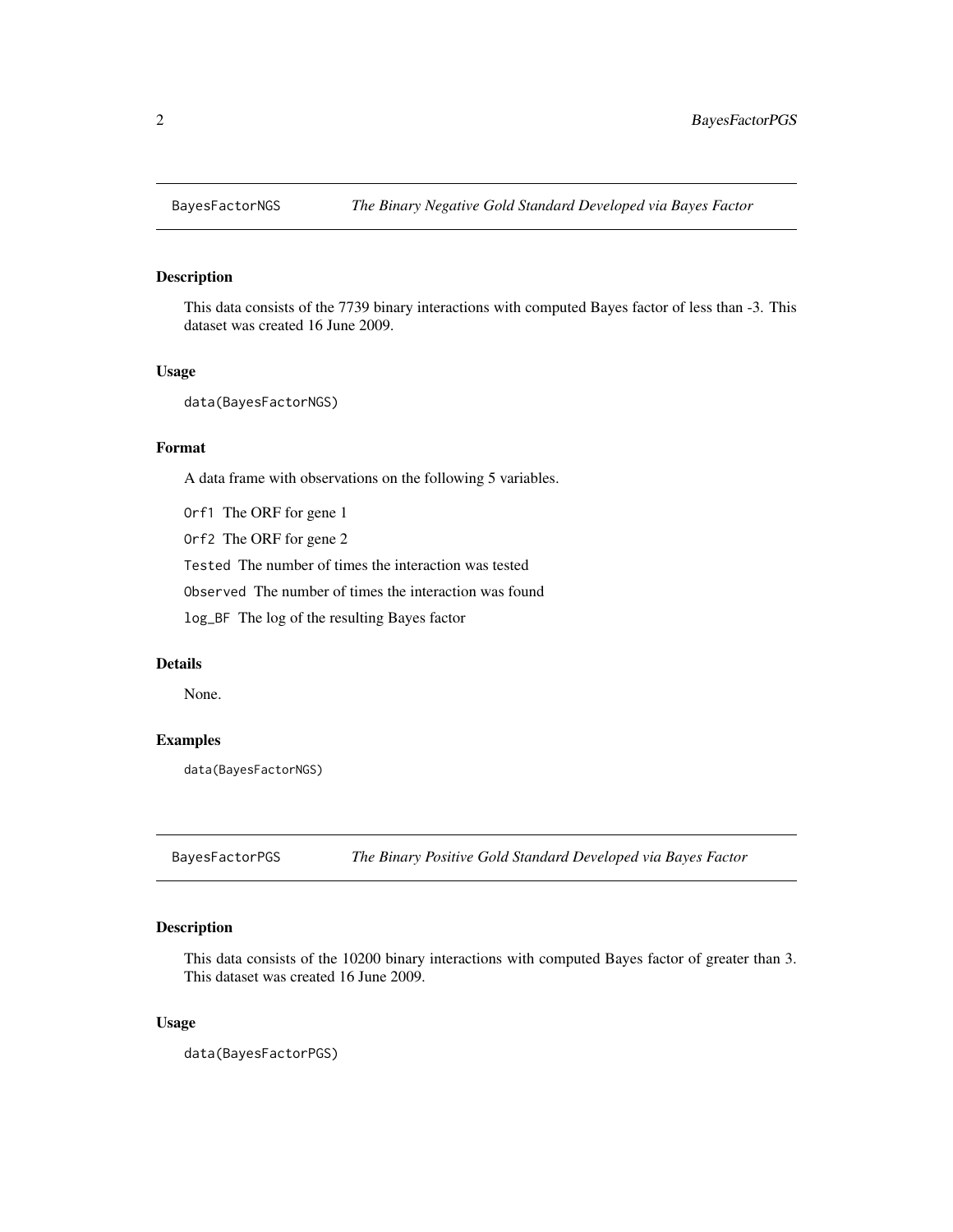#### <span id="page-2-0"></span>BinaryGS 3

### Format

A data frame with observations on the following 5 variables.

Orf1 The ORF for gene 1

Orf2 The ORF for gene 2

Tested The number of times the interaction was tested

Observed The number of times the interaction was found

log\_BF The log of the resulting Bayes factor

#### Details

None.

#### Examples

data(BayesFactorPGS)

BinaryGS *The Binary Gold Standard Data set Reported by Yu et al*

#### Description

This data consists of the 1318 binary interactions Yu et al reported as their binary gold standard data set.

#### Usage

data(BinaryGS)

#### Format

A data frame with 1318 observations on the following 2 variables.

ORF1 The ORF for gene 1

ORF2 The ORF for gene 2

#### Details

None.

#### Source

The data were downloaded from [http://interactome.dfci.harvard.edu/S\\_cerevisiae](http://interactome.dfci.harvard.edu/S_cerevisiae) on Nov 21, 2008.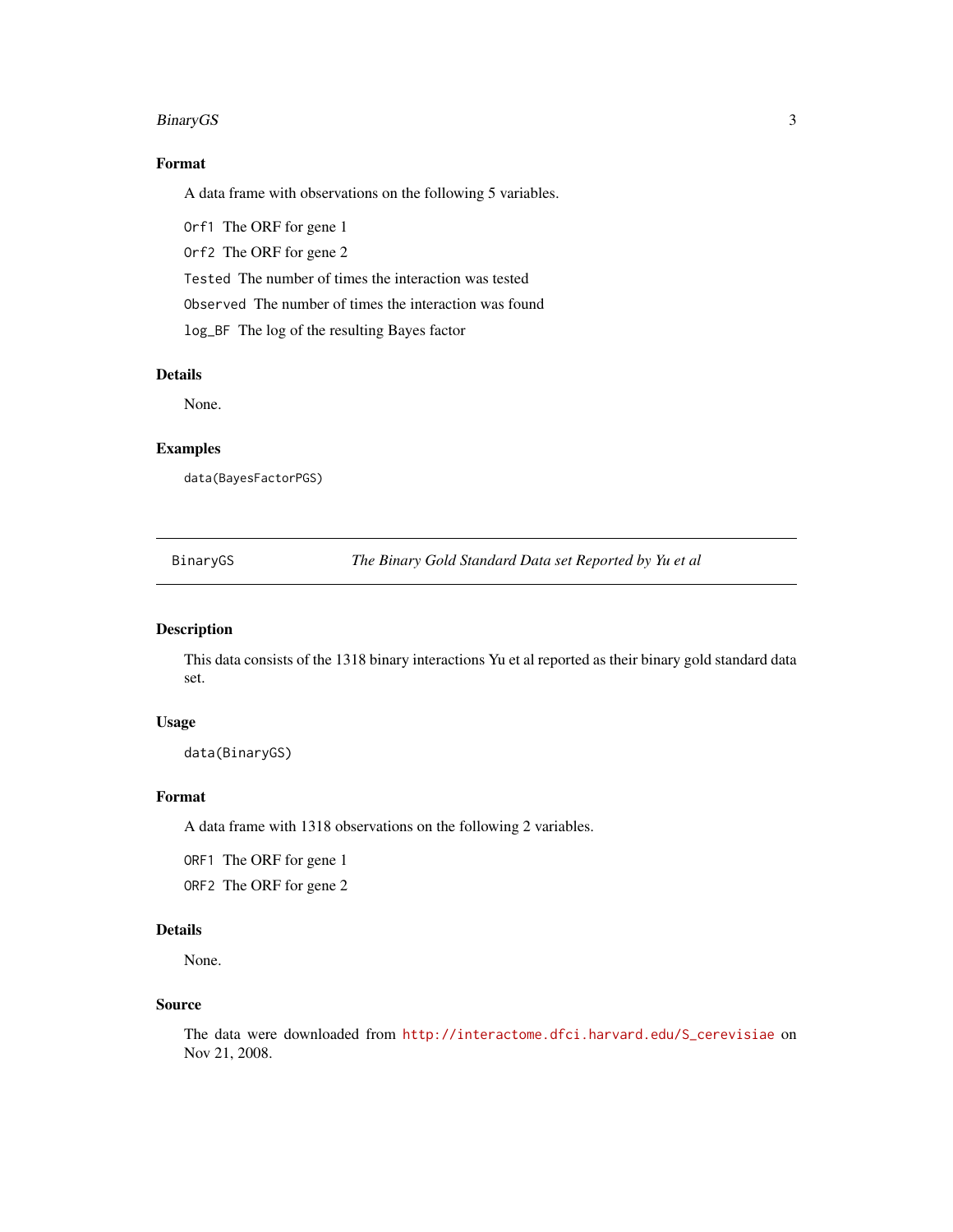#### <span id="page-3-0"></span>References

H. Yu et al, High Quality Binary Protein Interaction Map of the Yeast Interactome Network, Science 322, 104, 2008.

#### Examples

data(BinaryGS)

<span id="page-3-1"></span>MIPSGS *MIPS Gold Standard Protein Interactions*

#### Description

The MIPS gold standard protein complex data set downloaded from the Gerstein Lab web site.

#### Usage

data(MIPSGS)

#### Format

A data frame with 8617 observations on the following 5 variables.

ORF1 The ORF for one gene

ORF2 The ORF for the second gene

CID The MIPS protein complex ID

NAME The name of the complex.

NUMBER The number of proteins in the complex.

#### Details

The data are essentially multiprotein complexes, curated from MIPS data, see also the data set in [Mpact](#page-4-1), which is related.

The data are all pairwise members of each complex.

Yu et al. state " To compile a reference data set with the lowest false-positive rate, we consider two proteins as interaction part- ners if and only if they are in the same complex of the highest level in the catalog. "

#### Source

<http://interolog.gersteinlab.org>

#### References

Annotation Transfer Between Genomes: Protein-Protein Interologs and Protein-DNA Regulogs, H. Yu et al, Genome Research, 1107-1118, 2004.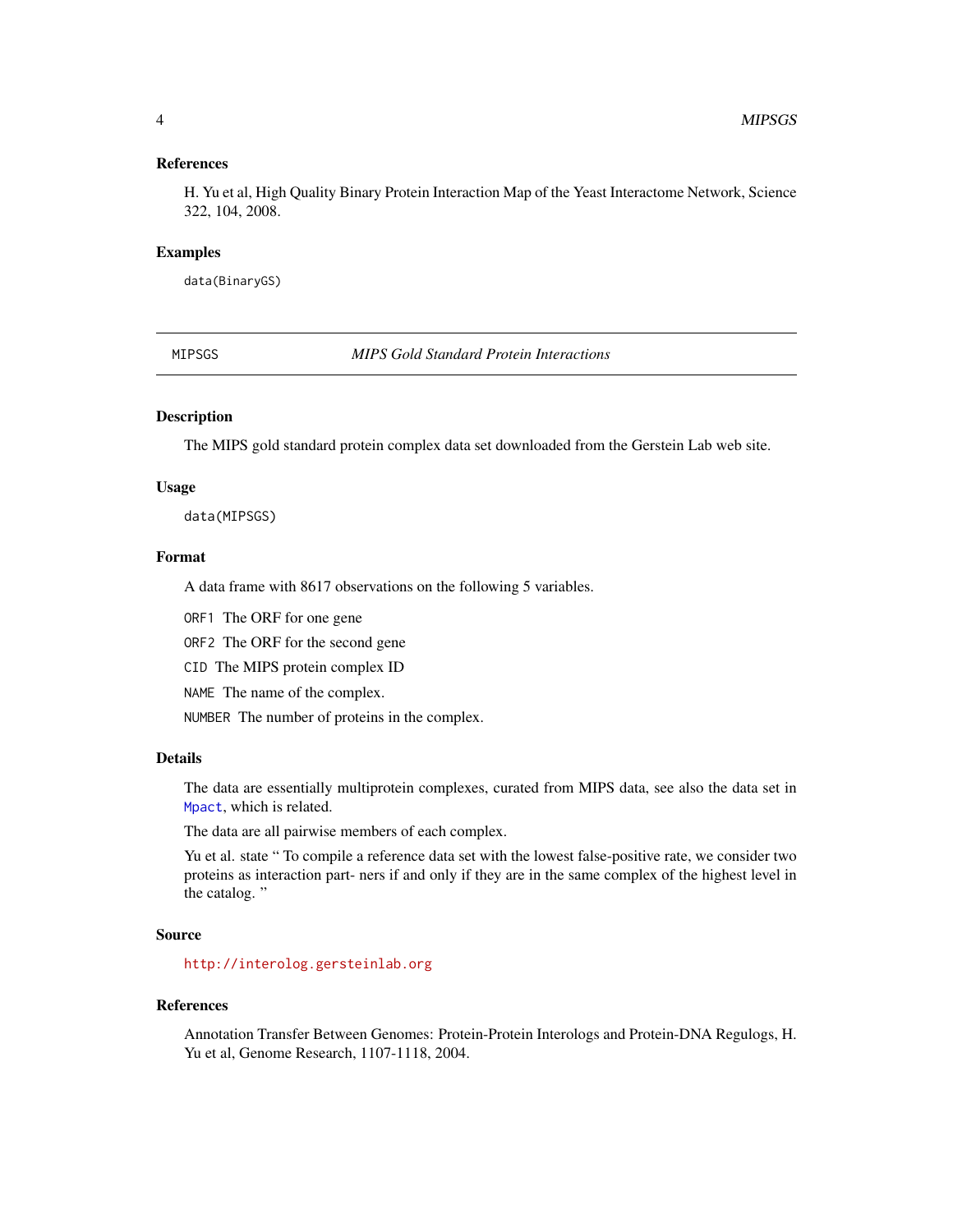#### <span id="page-4-0"></span>Mpact 55 and 55 and 55 and 55 and 55 and 55 and 55 and 55 and 55 and 55 and 55 and 55 and 55 and 55 and 55 and 55 and 55 and 55 and 55 and 55 and 55 and 55 and 55 and 55 and 55 and 55 and 55 and 55 and 55 and 55 and 55 and

#### Examples

data(MIPSGS)

<span id="page-4-1"></span>

#### Mpact *Protein Interaction Data from Mpact*

#### Description

The data are protein interactions, downloaded from MPACT. They are stored in a large character matrix, with seven columns, describing the interactions.

#### Usage

data(Mpact)

#### Format

The data are stored as a matrix, with columns

- ORF1The ORF for gene 1
- GENE1The symbol for gene 1
- ORF2The ORF for gene 2
- GENE2The symbol for gene 2
- DESCRA description of one, or both genes
- EVIAn evidence code.

#### Details

It is unlikely that the variables GENE1 and GENE2 can be relied on, as names change, so ORF1 and ORF2 should be preferred, and even these should be compared to current databases to see if they have been supplanted.

The DESCR field is incomplete, and seems to be inconsistent. It would probably better to rely on the the ORFs to obtain documentation on the ORFs from other sources.

The EVI variable, gives one, or more evidence codes, separate by commas ,. The evidence codes are further detailed in the MpactEvidenceCodes data object. Evidence codes can be helpful in filtering out interactions that might give rise to circularity in an analysis. By that we mean, that if you are analyzing data that comes from one of the experiments that was used to establish this gold standard data set, it might be best to filter those interactions out. You should be careful to only filter them, if their only evidence is from the experiment you are analyzing (if there is other evidence for the interaction it should be retained).

#### Source

The data were downloaded from <ftp://ftpmips.gsf.de/yeast/PPI/>.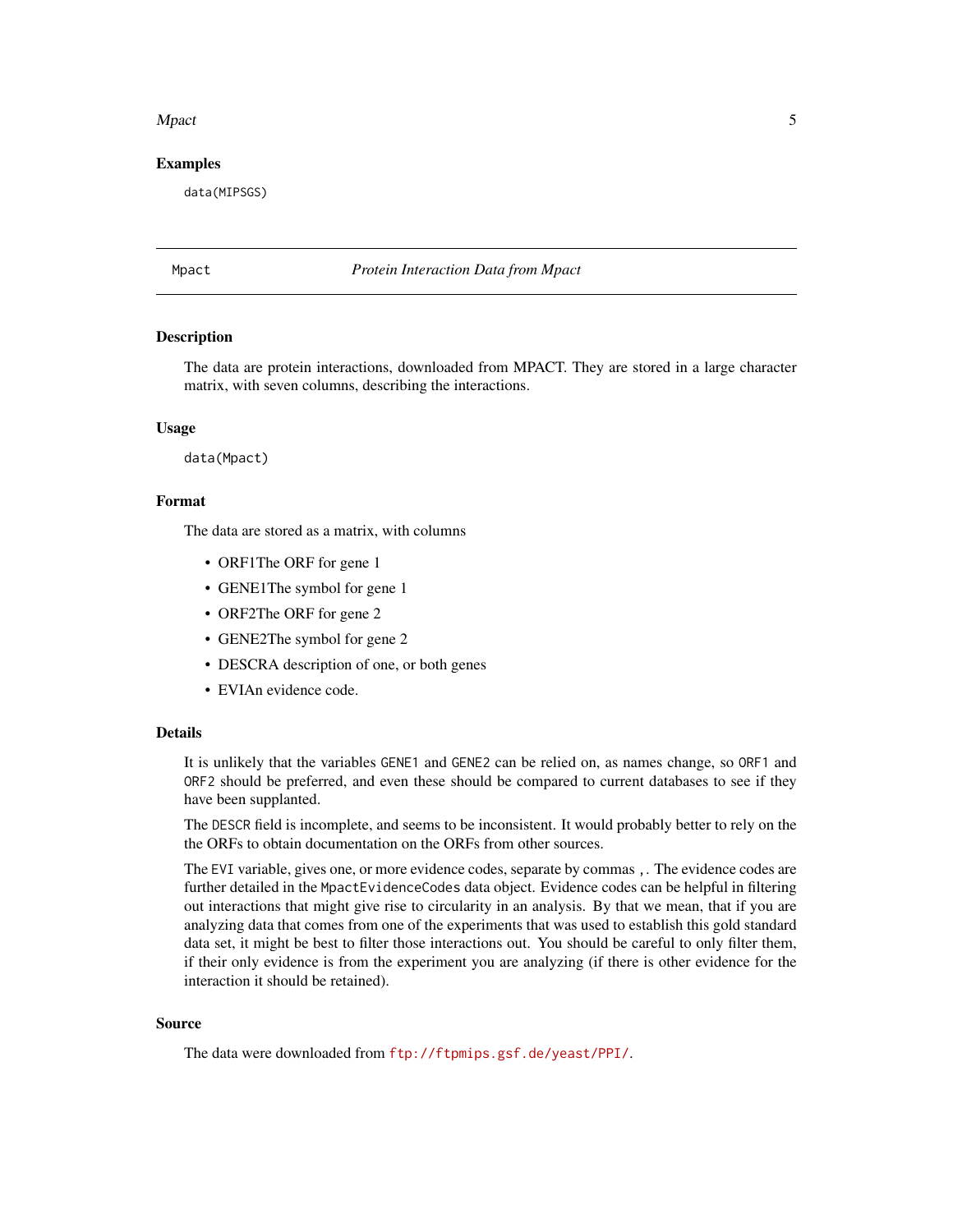#### <span id="page-5-0"></span>References

Guldener U, Munsterkotter M, Oesterheld M, Pagel P, Ruepp A, Mewes HW, Stumpflen V(2006). MPact: the MIPS protein interaction resource on yeast. Nucl. Acids Res. 2006 34: D436-D441 PMID: 16381906

#### See Also

[MpactEvidenceCodes](#page-5-1)

#### Examples

data(Mpact) Mpact[1:3,]

<span id="page-5-1"></span>MpactEvidenceCodes *MIPS Evidence Codes*

#### Description

The data in Mpact are interaction data from MIPS. Each interaction has one or more evidence code, that is intended to document the basis on which an interaction is presumed.

#### Usage

```
data(MpactEvidenceCodes)
```
#### Format

A character vector of the descriptions, with names given by the evidence codes.

#### Details

There is a nesting in the evidence codes that is not directly reflected in this data. The first three names are 901, 901.01 and 901.01.01, so the first is a top level term, the second is nested under it, and the third under the second.

#### Source

The data were downloaded from <ftp://ftpmips.gsf.de/yeast/PPI/>.

#### References

Guldener U, Munsterkotter M, Oesterheld M, Pagel P, Ruepp A, Mewes HW, Stumpflen V(2006). MPact: the MIPS protein interaction resource on yeast. Nucl. Acids Res. 2006 34: D436-D441 PMID: 16381906

#### See Also

[Mpact](#page-4-1)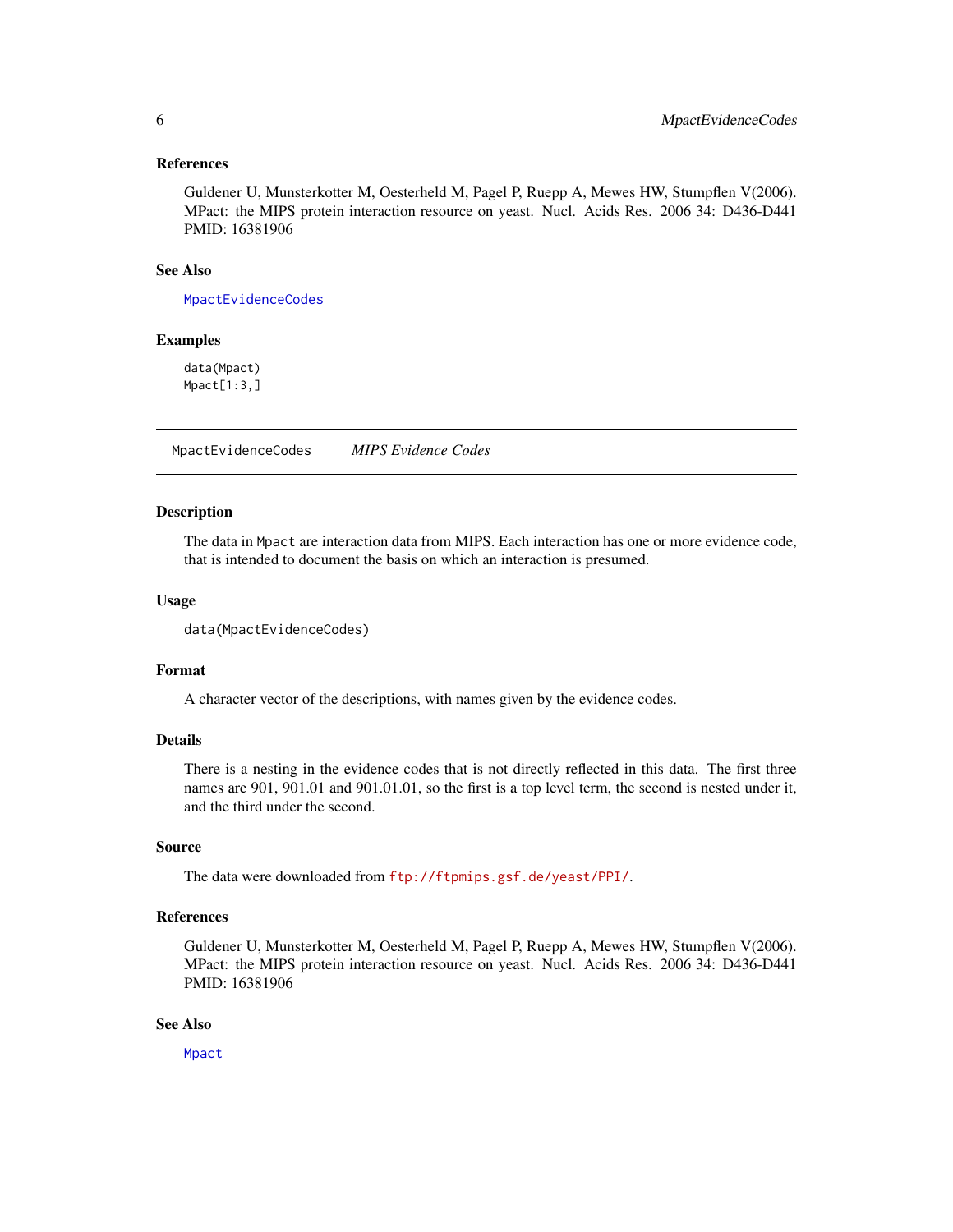#### <span id="page-6-0"></span> $NEG$ GS  $\overline{7}$

#### Examples

```
data(MpactEvidenceCodes)
MpactEvidenceCodes[1:3]
```
#### NEGGS *A Gold Standard for Negative Interactions*

### **Description**

These data were supplied as supplementary material, for the paper below, as a data set for negative interactions.

#### Usage

data(NEGGS)

#### Format

A data frame with 2708746 observations on the following 4 variables.

- ORF1 The ORF of one interactor.
- ORF2 The ORF of the second interactor.
- LOC1 A description of where the first interactor is (typically) located in the cell.
- LOC2 A description of where the first interactor is (typically) located in the cell.

#### Details

The data are potentially problematic, since not being in the same cellular component does not mean that two proteins will not interact in some particular assay.

Only a very broad grouping of location is given, and one may want to refer to a more recent and potentially more authoratative source.

#### Source

<http://interolog.gersteinlab.org>

#### References

Annotation Transfer Between Genomes: Protein-Protein Interologs and Protein-DNA Regulogs, H. Yu et al, Genome Research, 1107-1118, 2004.

#### Examples

```
data(NEGGS)
table(NEGGS$LOC1)
table(NEGGS$LOC2)
```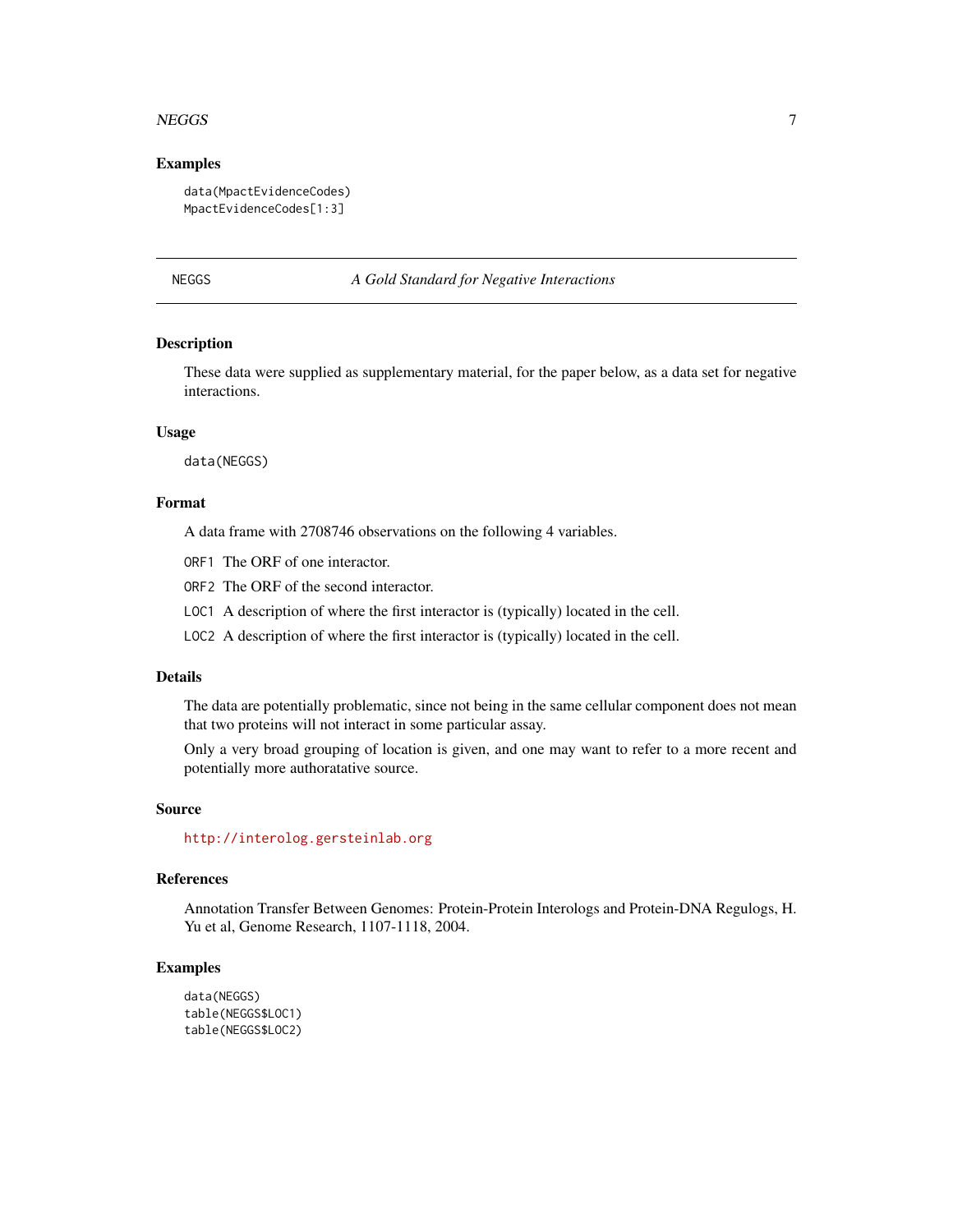<span id="page-7-0"></span>

#### Description

While Yu et al. call this a platinum standard data set, it is really a gold standard data set for binary physical interactions.

#### Usage

data(POSPS)

#### Format

A data frame with 1867 observations on the following 2 variables.

ORF1 a character vector

ORF2 a character vector

#### Details

These data, reported in the paper below, are intended to represent well established binary physical interactions between proteins. This contrasts with the *gold standard* [MIPSGS](#page-3-1) which describes multiprotein complexes.

Ye et al, describe the construction as follows: " Briefly, the data set contains physical interactions from complex protein structures in the Protein Data Bank (Westbrook et al. 2003), verified interactions from small-scale experiments (Mewes et al. 2000; Xenarios et al. 2002; Bader et al. 2003), and protein pairs from small MIPS catalog complexes (4 or fewer subunits)."

#### References

Annotation Transfer Between Genomes: Protein-Protein Interologs and Protein-DNA Regulogs, H. Yu et al, Genome Research, 1107-1118, 2004.

#### Examples

data(POSPS)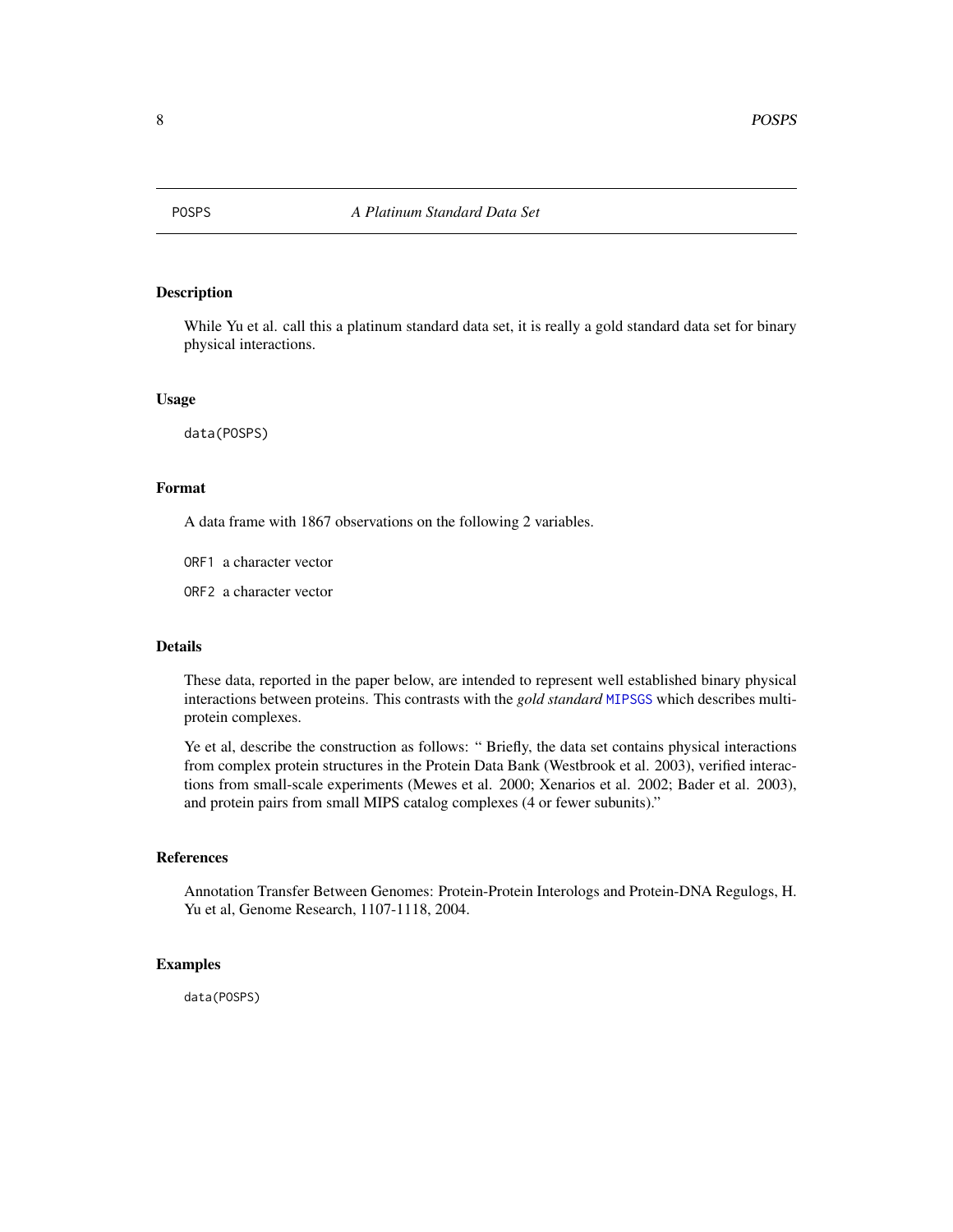#### <span id="page-8-0"></span>Description

These data consist of the 188 binary interactions that Yu et al curated and referred to as the positive reference set.

#### Usage

data(PRS)

#### Format

A data frame with 188 observations on the following 2 variables.

ORF1 The ORF for gene 1.

ORF2 The ORF for gene 2.

### Details

None.

#### Source

The data were downloaded from [http://interactome.dfci.harvard.edu/S\\_cerevisiae](http://interactome.dfci.harvard.edu/S_cerevisiae) on Nov 21, 2008.

#### References

H. Yu et al, High Quality Binary Protein Interaction Map of the Yeast Interactome Network, Science 322, 104, 2008.

#### Examples

```
data(PRS)
## maybe str(PRS) ; plot(PRS) ...
```